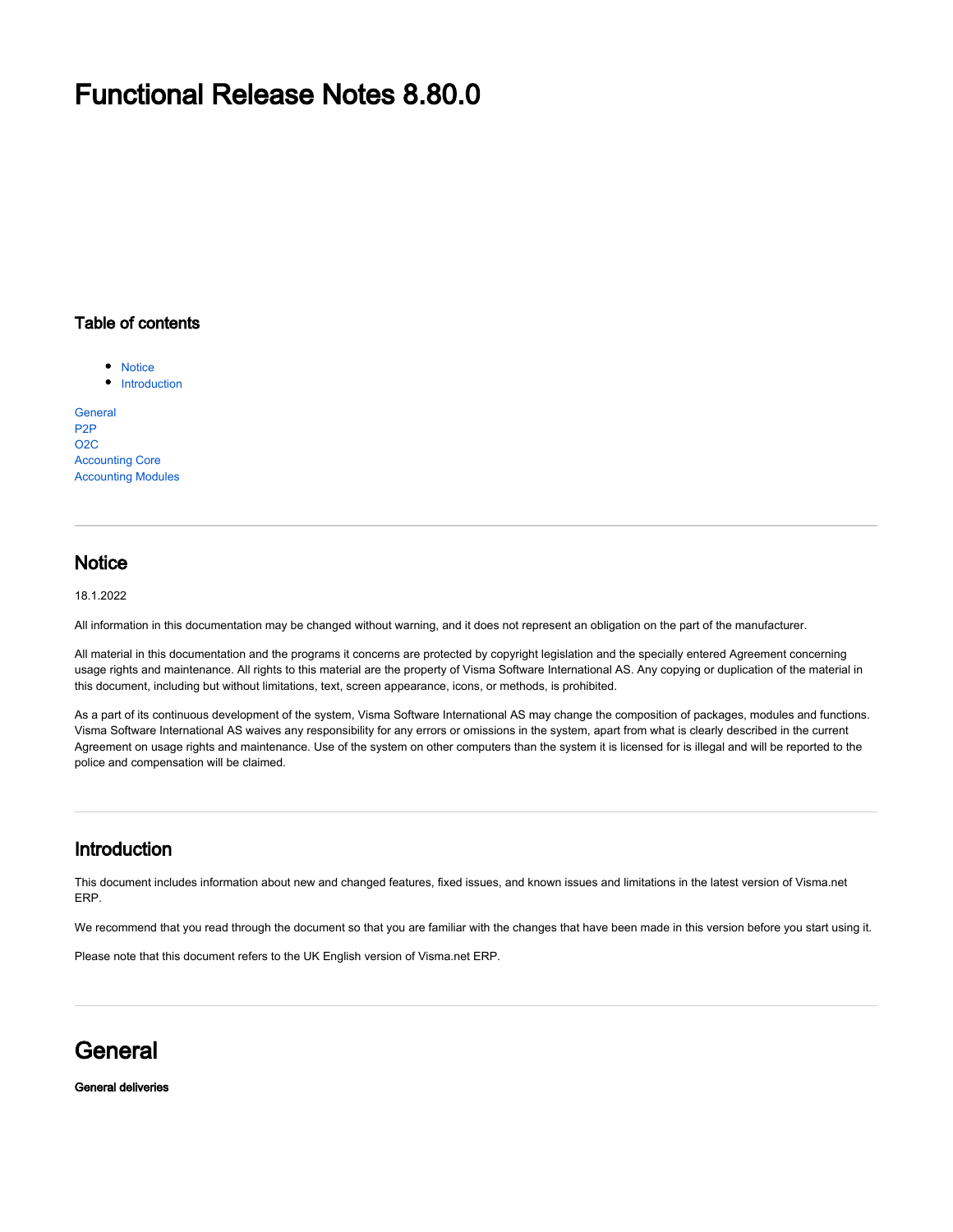| Release Notes.                         | Documentation                                                                                                                                                                                             |  |
|----------------------------------------|-----------------------------------------------------------------------------------------------------------------------------------------------------------------------------------------------------------|--|
| Duplicate tab reverts to<br>start page | Sometimes, when you used the browser functionality to duplicate a tab, or CTRL+click on a menu item, the new tab was not<br>opened with the same window ID as the parent tab.<br>This has now been fixed. |  |

[1 issue](https://jira.visma.com/secure/IssueNavigator.jspa?reset=true&jqlQuery=project+in+%28%22Sigma+ERP%22%29+AND+fixVersion++%7E+%228.80.0%22+AND+%28component+in+componentMatch%28Evolve%29+OR+component+in+componentMatch%28DaaS%29+OR+component+in+componentMatch%28SecDevOps%29%29+AND+status+in+%28%22Merge+to+Release%22%2C+%22Testing+Release%22%2C+Closed%29+AND+%22Release+note+status%22+in+%28%22OK%2C+done%22%2C+%22Yes%2C+release+notes%22%29+AND+%22Release+notes.%22+is+not+EMPTY+AND+%22Affect+API%22+is+EMPTY+ORDER+BY+issuetype+DESC%2C+key+ASC+++++++++++++++++++++++++++++++++++++++++++++++++++++++++++++++++&src=confmacro)

#### API

| Release Notes.                                                                                          | Documentation                                                                                                                                                                                                                                                                                                                                                                                                                                                                                                                                                                        |           |
|---------------------------------------------------------------------------------------------------------|--------------------------------------------------------------------------------------------------------------------------------------------------------------------------------------------------------------------------------------------------------------------------------------------------------------------------------------------------------------------------------------------------------------------------------------------------------------------------------------------------------------------------------------------------------------------------------------|-----------|
| Creation of new supplier invoices accelerated                                                           | Earlier, if you had a lot of supplier invoices in your company, the creation of new supplier invoices took a<br>longer and longer time. This has now been fixed.                                                                                                                                                                                                                                                                                                                                                                                                                     |           |
| <b>Support for Emailed field in SalesOrder</b><br>endpoint                                              | The Emailed field is now supported in POST, PUT and GET SalesOrder, enabling integrators to update<br>a specific sales order to reflect email communication with the customer regarding this sales order in any<br>external system.                                                                                                                                                                                                                                                                                                                                                  | <b>A</b>  |
| "CustomerVATZone" overriden when<br>"soShippingAddress" was included in POST for<br>SalesOrder endpoint | Earlier, the "CustomerVATZone" was overridden for the SalesOrder endpoint for versions V1 and V2<br>when "soShippingAddress" was included in the JSON string for POST. This has now been fixed.                                                                                                                                                                                                                                                                                                                                                                                      |           |
| <b>Breaking changes on Budget endpoint</b>                                                              | From January 18th 2022, the following breaking changes will be committed on GET method of the<br>Budget endpoint:<br>- The Branch and Ledger filters will become mandatory. Now they are specified to be mandatory by<br>documentation, but it is not enforced by implementation.<br>- The FinancialYear filter will become mandatory<br>- Now, the branch filter requires being specified either by branch full name (example: BranchID -<br>BranchName), or by branch ID surrounded by quotation marks. It will be simplified to require the branch<br>ID without any other marks. |           |
| Improved performance on SupplierInvoice<br>endpoint                                                     | To improve the performance on GET operations, some refactoring has been done in the Supplier Invoice<br>endpoint.                                                                                                                                                                                                                                                                                                                                                                                                                                                                    | $\bullet$ |

[5 issues](https://jira.visma.com/secure/IssueNavigator.jspa?reset=true&jqlQuery=Project+%3D+%22Sigma+ERP%22+AND+%22Affect+API%22+%3D+Yes+AND+fixVersion+%7E+%228.80.0%22+AND+status+in+%28%22Merge+to+Release%22%2C+%22Testing+Release%22%2C+Closed%29+AND+%22Release+note+status%22+in+%28%22OK%2C+done%22%2C+%22Yes%2C+release+notes%22%29+AND+%22Release+notes.%22+is+not+EMPTY+ORDER+BY+issuetype+DESC++++++++++++++++++++++++++++++++++++++++++++++++++++++++++++&src=confmacro)

#### Due dates for breaking changes

|                                                                                                                                                                                                                                                                                                                                                                                                  | Release Notes.     | <b>Documentation</b>                                                                                              | <b>Due</b> |
|--------------------------------------------------------------------------------------------------------------------------------------------------------------------------------------------------------------------------------------------------------------------------------------------------------------------------------------------------------------------------------------------------|--------------------|-------------------------------------------------------------------------------------------------------------------|------------|
| {journalTransactionNumber}/{lineNumber}/attachment are deprecated and will be removed on February 28th 2022. Start using<br>28.<br>JournalTransaction<br>endpoint<br>2022<br>the new methods:<br>- POST /api/v2/journaltransaction/module/{module}/{journalTransactionNumber}/attachment<br>- POST /api/v2/journaltransaction/module/{module}/{journalTransactionNumber}/{lineNumber}/attachment | Breaking change on | The POST methods /api/v2/journaltransaction/{journalTransactionNumber}/attachment and /api/v2/journaltransaction/ | Feb        |

[1 issue](https://jira.visma.com/secure/IssueNavigator.jspa?reset=true&jqlQuery=project+%3D+%22Sigma+ERP%22+AND+%22Affect+API%22+%3D+Yes+and+duedate+is+not+EMPTY+and+status+%21%3D+Closed+++++++++++&src=confmacro)

### <span id="page-1-0"></span>P2P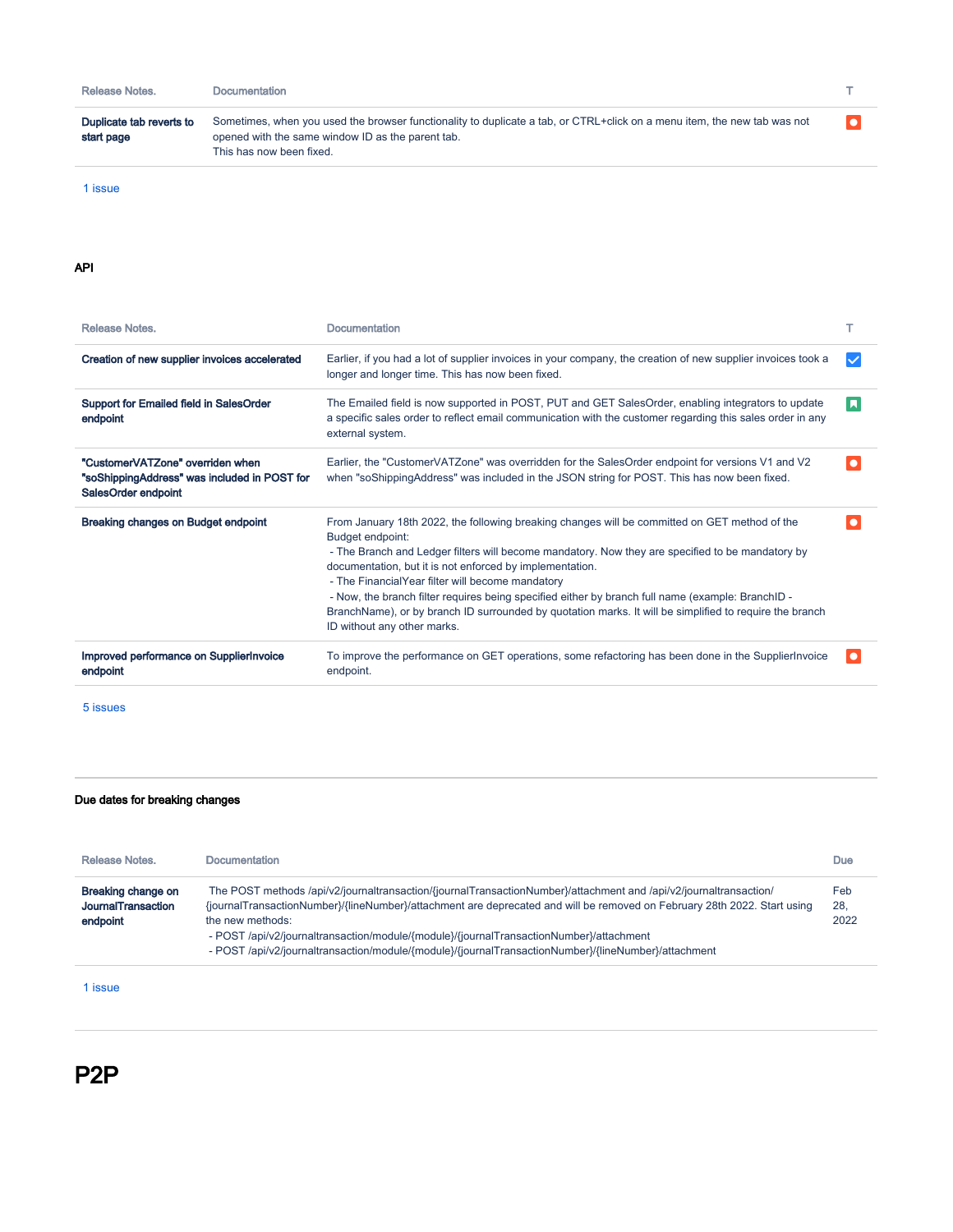| Release Notes.                                                                | Documentation                                                                                                                                                                                                                                   |  |
|-------------------------------------------------------------------------------|-------------------------------------------------------------------------------------------------------------------------------------------------------------------------------------------------------------------------------------------------|--|
| Error message on inactive supplier<br>on sales to purchase                    | Earlier, the Create purchase orders (PO505000) window crashed, if there was an inactive supplier on the connected<br>sales order. This has now been fixed and the system displays an error message on an inactive supplier, if there is<br>one. |  |
| Drop-shipment sales order and<br>change of delivery date on<br>purchase order | Change of delivery date in purchase orders (drop-shipment) will now update the ship on date in Sales orders for all<br>rows.                                                                                                                    |  |

[2 issues](https://jira.visma.com/secure/IssueNavigator.jspa?reset=true&jqlQuery=project+in+%28%22Sigma+ERP%22%29+AND+fixVersion+%7E+%228.80.0%22+AND+component+in+componentMatch%28%27P2P%27%29+AND+status+in+%28%22Merge+to+Release%22%2C+%22Testing+Release%22%2C+Closed%29+AND+%22Release+note+status%22+in+%28%22OK%2C+done%22%2C+%22Yes%2C+release+notes%22%29+AND+%22Release+notes.%22+is+not+EMPTY+AND+%22Affect+API%22+is+EMPTY+ORDER+BY+issuetype+DESC%2C+key+DESC+++++++++++++++++++++++++++++++++++++++++++++++++++++++++++++++++++&src=confmacro)

## <span id="page-2-0"></span>O2C

| Release Notes.                                                                                    | Documentation                                                                                                                                                                                                            |           |
|---------------------------------------------------------------------------------------------------|--------------------------------------------------------------------------------------------------------------------------------------------------------------------------------------------------------------------------|-----------|
| Outdated B2C functionality for customer<br>phone number removed in Customer ledger<br>preferences | Earlier, in the Customer ledger preferences (AR101000) window, on the Autolnvoice settings tab, the<br>outdated Customer phone number field was available for the B2C functionality. This field has now been<br>removed. |           |
| Error in Update standard costs                                                                    | Earlier, an error occured in the Update standard costs (IN502000) window when a product was assigned<br>to more than one warehouse. This has now been fixed.                                                             | $\bullet$ |
| Send B2C invoices to AutoInvoice without<br>email address and phone number                        | Earlier, it was not possible to send B2C invoices to Autolnyoice without an email address and a phone<br>number. This has now been fixed.                                                                                | $\bullet$ |
| Autoinvoice settings updated for B2C<br>activation service                                        | The outdated AutoInvoice settings for the B2C service activation have now been removed from the<br>AutoInvoice settings (CS10250S) window.                                                                               |           |

[4 issues](https://jira.visma.com/secure/IssueNavigator.jspa?reset=true&jqlQuery=project+in+%28%22Sigma+ERP%22%29+AND+fixVersion+%7E+%228.80.0%22+AND+component+in+componentMatch%28O2C%29+AND+status+in+%28%22Merge+to+Release%22%2C+%22Testing+Release%22%2C+Closed%29+AND+%22Release+note+status%22+in+%28%22OK%2C+done%22%2C+%22Yes%2C+release+notes%22%29+AND+%22Affect+API%22+is+EMPTY+AND+%22Release+notes.%22+is+not+EMPTY+ORDER+BY+issuetype+DESC%2C+key+DESC+++++++++++++++++++++++++++++++++++++++++++++++++++++++++++&src=confmacro)

## <span id="page-2-1"></span>Accounting Core

| Release Notes.                                                                      | <b>Documentation</b>                                                                                                                                                                                                                                                                                                           |           |
|-------------------------------------------------------------------------------------|--------------------------------------------------------------------------------------------------------------------------------------------------------------------------------------------------------------------------------------------------------------------------------------------------------------------------------|-----------|
| New column for attachment<br>in AutoReport status<br>(TX50500S)                     | In the AutoReport status (TX50500S) window, there is a new column for attachments.                                                                                                                                                                                                                                             |           |
| Report ID in Auto Report<br>status (TX50500S) window                                | When validating and sending VAT reports, the details about each action are found in the AutoReport status (TX50500S)<br>window with a unique report ID. Use the filter Report ID to find the report ID that is used in the XML file as reference<br>towards the Norwegian Tax Authorities.                                     |           |
| New layout for Norwegian<br><b>VAT report</b>                                       | There is a new form for the Norwegian VAT report 2022 (TX62106S), following the new regulations.                                                                                                                                                                                                                               |           |
| <b>Changes in Norwegian VAT</b><br>exempt VAT codes                                 | Earlier, the VAT codes 20, 21, 22, 51 and 52 were configured as Include in VAT taxable total. Now they are changed to<br>Include in VAT exempt total. The VAT was reported correctly but on sales invoice documents it was not displayed<br>correctly regarding the taxable and exempt total amounts. This has now been fixed. | $\bullet$ |
| Descriptions for VAT codes<br>(TX2050PL) missing when<br>multilanguage is activated | When multilanguage was activated through license and languages were set up in System locales (SM200550), the<br>description of the VAT codes (TX2050PL) were empty. This has now been fixed.                                                                                                                                   |           |